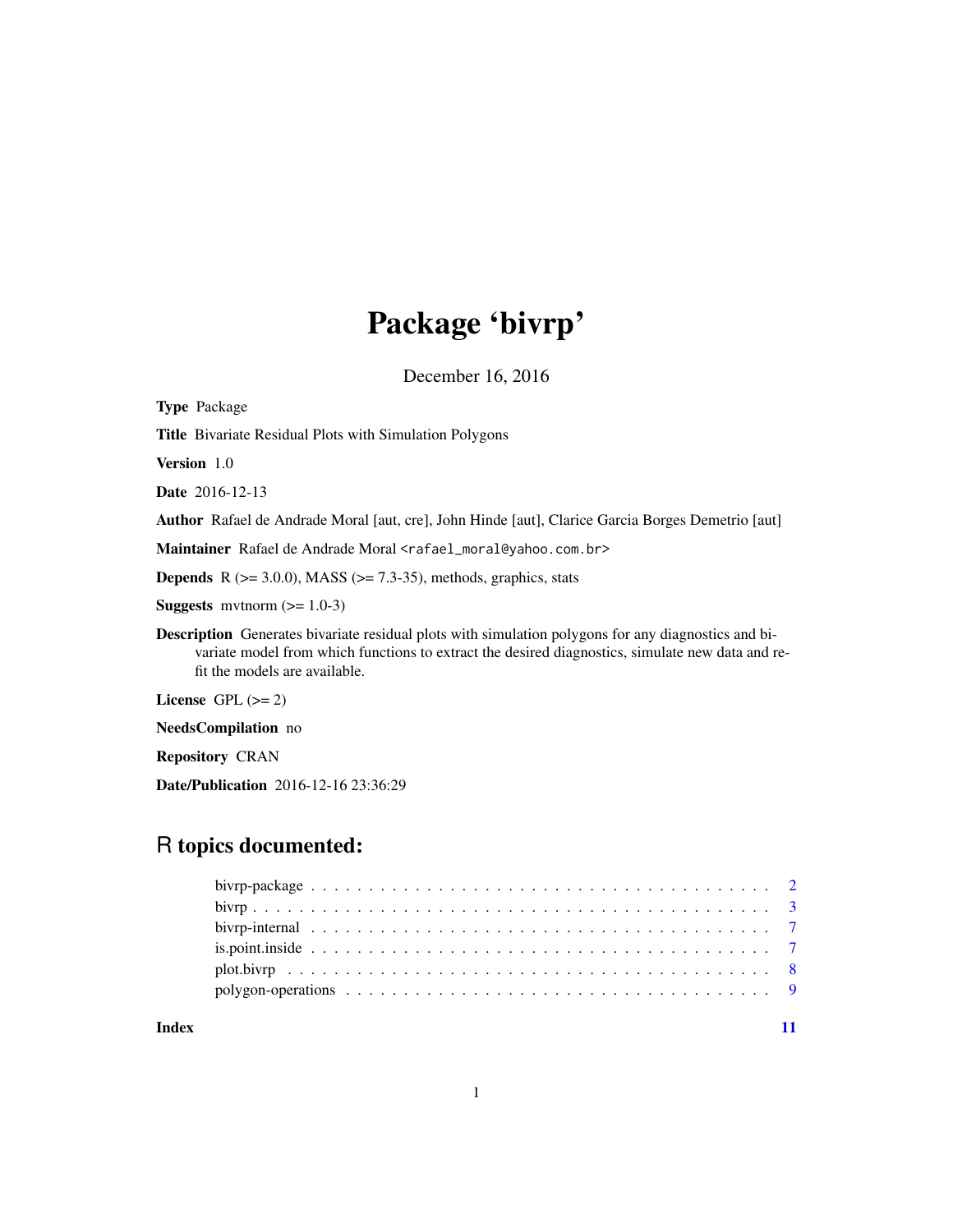<span id="page-1-0"></span>

# Description

Generates bivariate residual plots with simulation polygons for any diagnostics and bivariate model from which functions to extract the desired diagnostics, simulate new data and refit the models are available.

#### Details

| Package:       | bivrp                                                                                                                 |
|----------------|-----------------------------------------------------------------------------------------------------------------------|
| Type:          | Package                                                                                                               |
| Title:         | Bivariate Residual Plots with Simulation Polygons                                                                     |
| Version:       | 1.0 <sub>l</sub>                                                                                                      |
| Date:          | 2016-12-13                                                                                                            |
| Authors $@R$ : | $c(\text{person("Rafael", "de Andrade Moral", role = } c("aut", "cre"), email = "rafael_moral@yahoo.com.br"), person$ |
| Author:        | Rafael de Andrade Moral [aut, cre], John Hinde [aut], Clarice Garcia Borges Demetrio [aut]                            |
| Maintainer:    | Rafael de Andrade Moral <rafael_moral@yahoo.com.br></rafael_moral@yahoo.com.br>                                       |
| Depends:       | $R$ ( $> = 3.0.0$ ), MASS ( $> = 7.3-35$ ), methods, graphics, stats                                                  |
| Suggests:      | mythorm $(>= 1.0-3)$                                                                                                  |
| Description:   | Generates bivariate residual plots with simulation polygons for any diagnostics and bivariate model from which        |
| License:       | $GPL (=2)$                                                                                                            |

Index of help topics:

| add.dplots.plot | Internal functions to prepare 'bivrp' objects |
|-----------------|-----------------------------------------------|
| bivrp           | Bivariate Residual Plots with Simulation      |
|                 | Polygons                                      |
| bivrp-package   | Bivariate Residual Plots with Simulation      |
|                 | Polygons                                      |
| is.point.inside | Determine if point is inside or outside a     |
|                 | simple polygon area                           |
| plot.bivrp      | Plot Method for bivrp Objects                 |
| polygon.area    | Polygon operations                            |
|                 |                                               |

# Author(s)

Rafael de Andrade Moral [aut, cre], John Hinde [aut], Clarice Garcia Borges Demetrio [aut] Maintainer: Rafael de Andrade Moral <rafael\_moral@yahoo.com.br>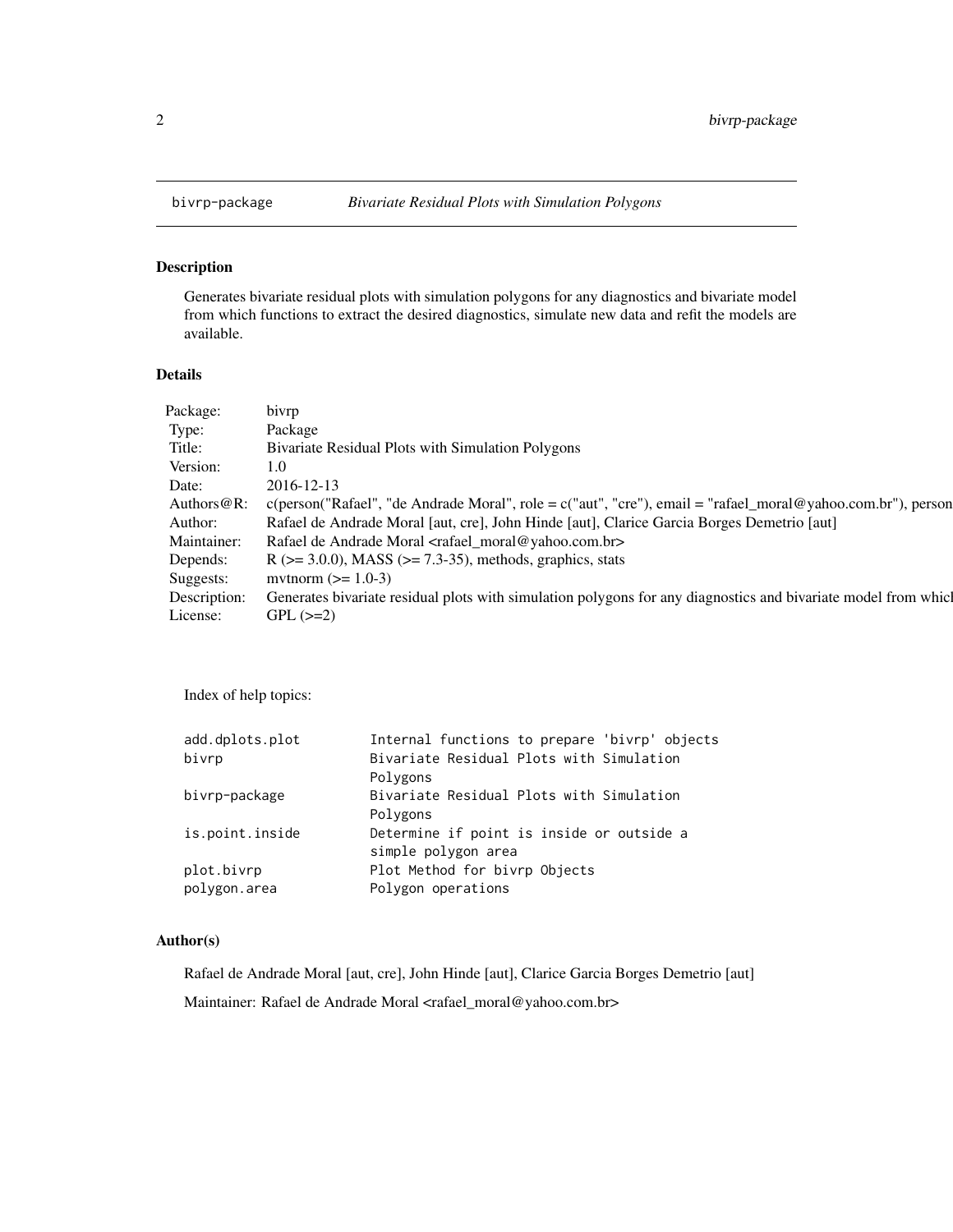<span id="page-2-0"></span>

# Description

description

# Usage

```
bivrp(obj, sim = 99, conf = 0.95, diagfun, simfun, fitfun,
     verb = F, add.dplots = T, theta.sort = T, add.polygon = F,
     reduce.polygon = T, kernel = F, chp = F, superpose.points = F,
     one.dim = F, xlab, ylab, main, clear.device = F, ...)
```
# Arguments

| obj              | fitted model object                                                                                                                                      |
|------------------|----------------------------------------------------------------------------------------------------------------------------------------------------------|
| sim              | number of simulations used to compute envelope. Default is 99                                                                                            |
| conf             | confidence level of the simulated polygons. Default is 0.95                                                                                              |
| diagfun          | user-defined function used to obtain the diagnostic measures from the fitted<br>model object                                                             |
| simfun           | user-defined function used to simulate a random sample from the model esti-<br>mated parameters                                                          |
| fitfun           | user-defined function used to re-fit the model to simulated data                                                                                         |
| verb             | logical. If TRUE, prints each step of the simulation procedure                                                                                           |
| add.dplots       | logical. If TRUE, adds the marginal density plots                                                                                                        |
| theta.sort       | logical. If TRUE, produces a simulated polygon for each point                                                                                            |
| add.polygon      | logical. If TRUE, plots the simulated polygons as well                                                                                                   |
| reduce.polygon   | logical. If TRUE, reduces the polygon area using the algorithm in get.k and<br>get.newpolygon. If FALSE, performs convex hull peeling to reduce the area |
| kernel           | logical. If TRUE, instead of using polygons for each point, computes 2d kernels<br>and plots the contours                                                |
| chp              | logical. If TRUE, instead of using polygons for each point, performs convex hull<br>peeling over all simulated points                                    |
| superpose.points |                                                                                                                                                          |
|                  | only used if kernel or chp is TRUE. Logical argument, if TRUE, plots all simu-<br>lated bivariate diagnostics                                            |
| one.dim          | logical. If TRUE, plots only the marginal density plots                                                                                                  |
| xlab             | argument passed to par                                                                                                                                   |
| ylab             | argument passed to par                                                                                                                                   |
| main             | argument passed to par                                                                                                                                   |
| clear.device     | logical. If TRUE, clears the plotting device after producing the bivariate residual<br>plot with simulation polygons                                     |
| $\cdots$         | further arguments passed to par                                                                                                                          |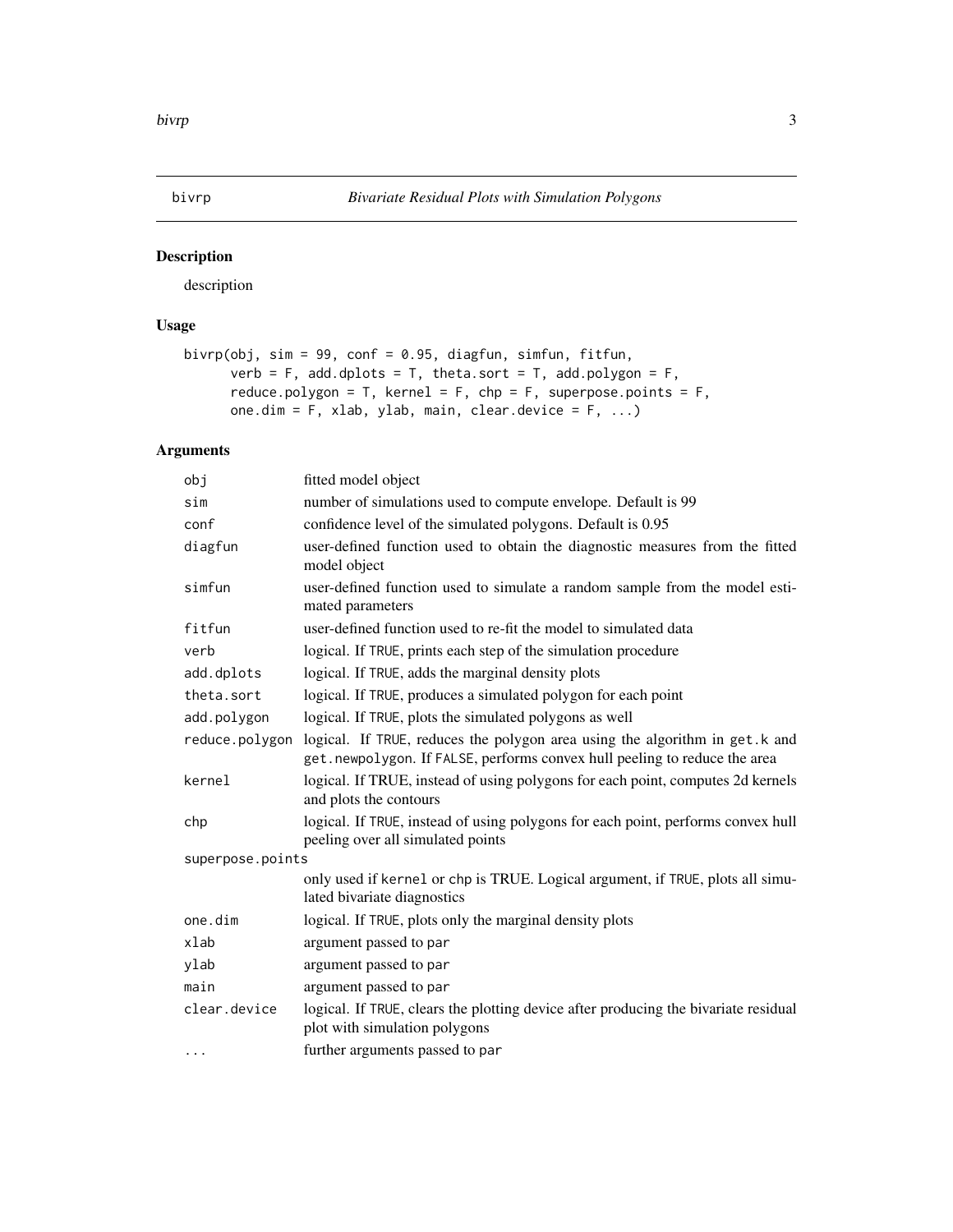#### Details

This approach relies on the same strategy used for producing half-normal plots with simulation envelopes. Given a vector of bivariate model diagnostics, the angle each point makes with the origin is calculated to order them. Then, by default 99 bivariate response variables are simulated from the fitted model, using the same model matrices, error distribution and fitted parameters. The model is refitted to each simulated sample, obtaining the same type of model diagnostics, again ordered by the angle they form with the origin. We have, for each bivariate diagnostic, 99 simulated bivariate diagnostics forming the whole cloud of simulated diagnostics. By default, we then obtain the convex hulls of each set of the \$s\$ sets of points and obtain a reduced polygon whose area is 95% of the original convex hull's area, forming the simulated polygon. The points are then connected to the centroids of their respective simulated polygons and, if they lie outside the polygons, they are drawn in red. For the final display, the polygons are erased so as to ease visualization.

There is no automatic implementation of a bivariate model in this function, and hence users must provide three functions for bivrp. The first function, diagfun, must extract the desired model diagnostics from a model fit object. The second function, simfun, must return the response variable, simulated using the same error distributions and estimated parameters from the fitted model. The third and final function, fitfun, must return a fitted model object. See the Examples section.

#### Value

The function returns an object of class "bivrp", which is a list containing the following components:

| reslist.ord      | list of ordered diagnostics from model refitting to each simulated dataset |
|------------------|----------------------------------------------------------------------------|
| res.original.ord |                                                                            |
|                  | original model diagnostics                                                 |
| res1             | diagnostics from variable 1                                                |
| res2             | diagnostics from variable 2                                                |
| add.polygon      | logical. Equals TRUE if add.polygon=TRUE in the bivrp call                 |
| res.original1    | original model diagnostics for variable 1                                  |
| res.original2    | original model diagnostics for variable 2                                  |
| theta.sort       | logical. Equals TRUE if theta. sort=TRUE in the bivrp call                 |
| conf             | confidence level of the simulated polygons                                 |
| superpose.points |                                                                            |
|                  | logical. Equals TRUE if superpose.points=TRUE in the bivrp call            |
| kernel           | logical. Equals TRUE if kernel=TRUE in the bivrp call                      |
| one.dim          | logical. Equals TRUE if one . dim=TRUE in the bivrp call                   |
| chp              | logical. Equals TRUE if chp=TRUE in the bivrp call                         |
| add.dplots       | logical. Equals TRUE if add.dplots=TRUE in the bivrp call                  |
| reduce.polygon   |                                                                            |
|                  | logical. Equals TRUE if reduce.polygon=TRUE in the bivrp call              |

#### Author(s)

Rafael A. Moral <rafael\_moral@yahoo.com.br>, John Hinde and Clarice G. B. Demétrio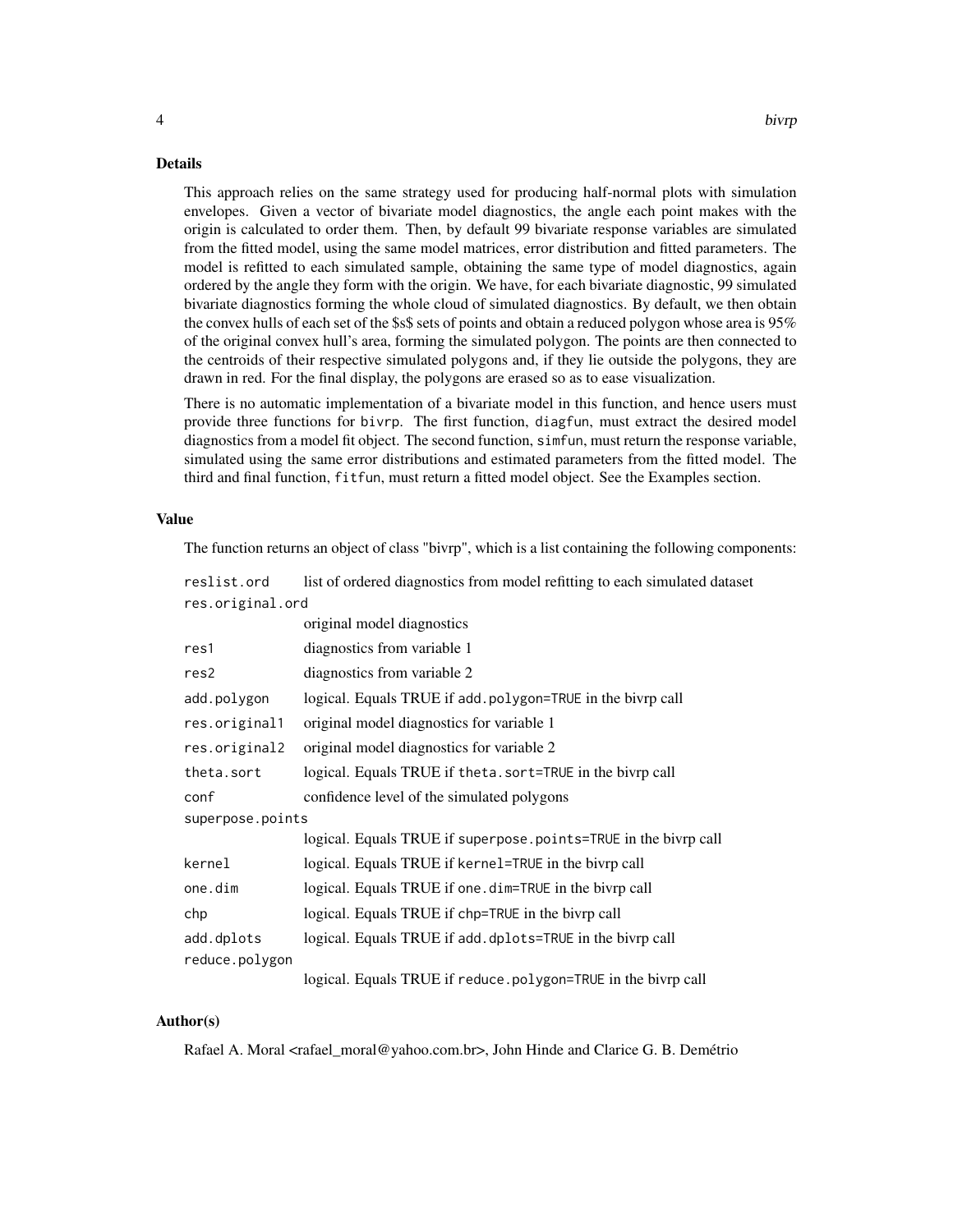#### bivrp 5.5 million of the state of the state of the state of the state of the state of the state of the state o

#### Examples

```
## simulating a bivariate normal response variable
```

```
require(mvtnorm)
n < - 80beta1 <- c(2, .4)beta2 <- c(.2, .2)x \leq -\text{seq}(1, 10, \text{length=n})X \leq model.matrix(\sim x)
mu1 <- X%*%beta1
mu2 <- X%*%beta2
sig1 \leftarrow 2
sig2 \leq -3sig12 < -1.7Sig1 \leftarrow diag(rep(sig1), n)
Sig2 <- diag(rep(sig2), n)
Sig12 \leftarrow diag(rep(sig12), n)
V <- rbind(cbind(Sig1, Sig12),
            cbind(Sig12, Sig2))
set.seed(2016)
Y <- as.numeric(rmvnorm(1, c(mu1, mu2), V))
## code for fitting the model estimating covariance or not
loglik.bn <- function(theta, Y, X, covariance=TRUE) {
  n \leftarrow length(Y)/2
  beta1 \le theta[1:2]
  beta2 \le theta[3:4]
  sig1 \leftarrow exp(theta[5])sig2 <- exp(theta[6])
  if(covariance) sig12 <- theta[7] else sig12 <- 0
  mu1 <- X%*%beta1
  mu2 <- X%*%beta2
  Sig1 \leftarrow diag(rep(sig1), n)
  Sig2 <- diag(rep(sig2), n)
  Sig12 \leftarrow diag(rep(sig12), n)
  V <- rbind(cbind(Sig1, Sig12),
              cbind(Sig12, Sig2))
  llik <- dmvnorm(Y, c(mu1, mu2), V, log=TRUE)
  return(-llik)
}
bivnormfit <- function(Y, X, covariance, init) {
  if(covariance) ni <- 7 else ni <- 6
  if(missing(init)) init <- rep(0, ni)
  fit <- optim(init, loglik.bn, Y=Y, X=X, covariance=covariance, method="BFGS")
  coefs <- fit$par
  coeffs[5:6] \leftarrow exp(coeffs[5:6])fitted <- c(X%*%coefs[1:2], X%*%coefs[3:4])
  resid <- Y - fitted
  ret <- list("coefs"=coefs, "covariance"=covariance, "n"=length(Y)/2,
               "X"=X, "fitted"=fitted, "resid"=resid, "loglik"=fit$value, "Y"=Y)
```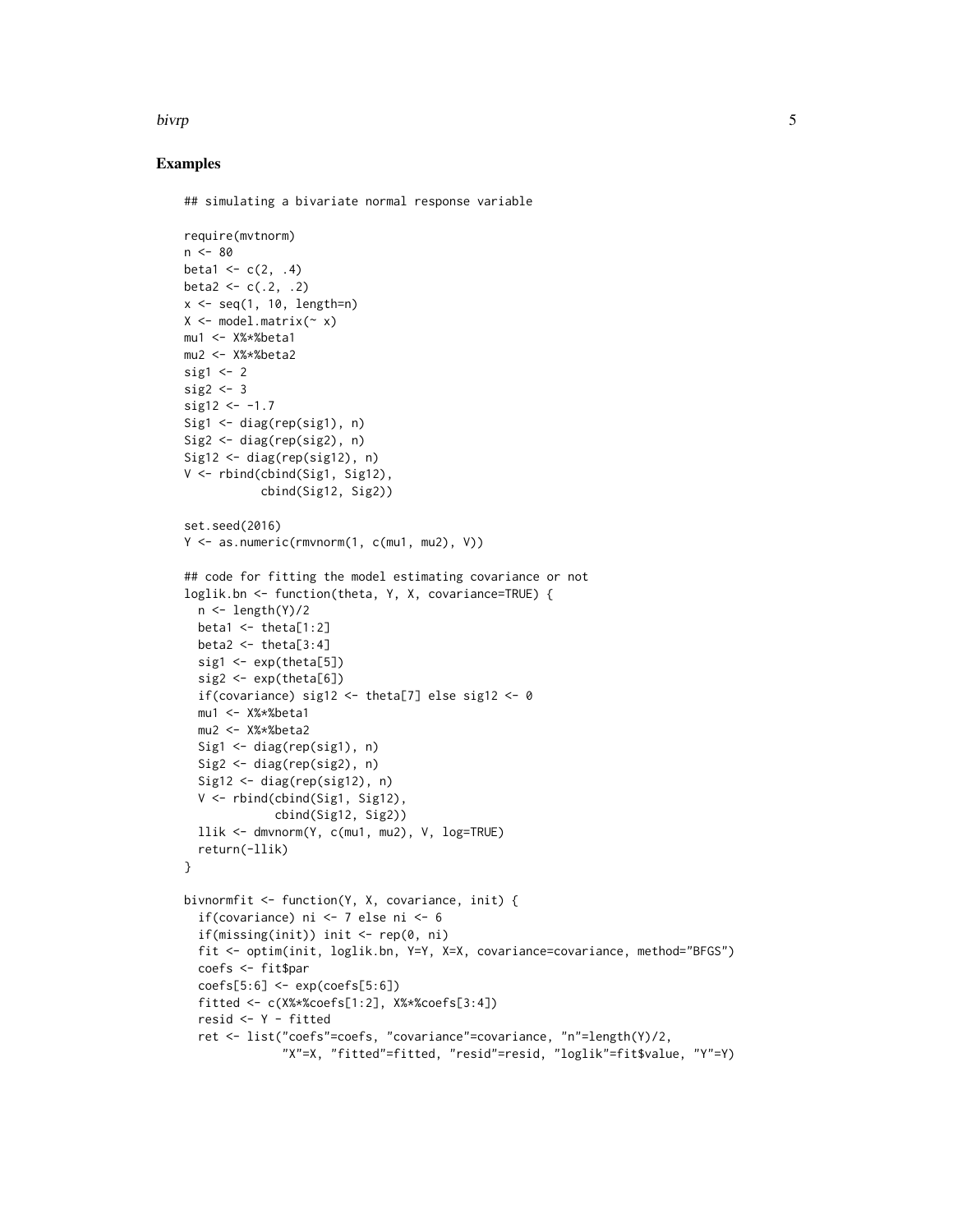```
6 bivrp
```

```
class(ret) <- "bivnormfit"
  return(ret)
}
## fitting bivariate models with and without estimating covariance
fit0 <- bivnormfit(Y, X, covariance=FALSE)
fit1 <- bivnormfit(Y, X, covariance=TRUE)
## likelihood-ratio test
2*(fit0$loglik - fit1$loglik)
pchisq(43.33, 1, lower=FALSE)
## function for extracting diagnostics (raw residuals)
dfun <- function(obj) {
  r <- obj$resid
  n <- obj$n
 return(list(r[1:n], r[(n+1):(2*n)]))
}
## function for simulating new response variables
sfun <- function(obj) {
  n <- obj$n
  fitted <- obj$fitted
  sig1 <- obj$coefs[5]
  sig2 <- obj$coefs[6]
  if(obj$covariance) sig12 <- obj$coefs[7] else sig12 <- 0
  Sig1 <- diag(rep(sig1), n)
  Sig2 <- diag(rep(sig2), n)
  Sig12 <- diag(rep(sig12), n)
  V <- rbind(cbind(Sig1, Sig12),
             cbind(Sig12, Sig2))
  beta1 <- obj$coefs[1:2]
  beta2 <- obj$coefs[3:4]
  mu1 <- obj$X%*%beta1
  mu2 <- obj$X%*%beta2
  Y \le - as.numeric(rmvnorm(1, c(mu1, mu2), V))
  return(list(Y[1:n], Y[(n+1):(2*n)], "X"=obj$X, "covariance"=obj$covariance))
}
## function for refitting the model to simulated data
ffun <- function(new.obj) {
  Ynew <- c(new.obj[[1]], new.obj[[2]])
  bivnormfit(Ynew, new.obj$X, new.obj$covariance)
}
## Not run:
## Bivariate residual plot for model 1 (without estimating covariance)
plot1 <- bivrp(fit0, diagfun=dfun, simfun=sfun, fitfun=ffun, verb=T)
## without polygon area reduction
plot(plot1, conf=1)
## drawing polygons
plot(plot1, add.polygon=T)
## without ordering
plot(plot1, theta.sort=F, kernel=T, add.dplots=T, superpose=T)
```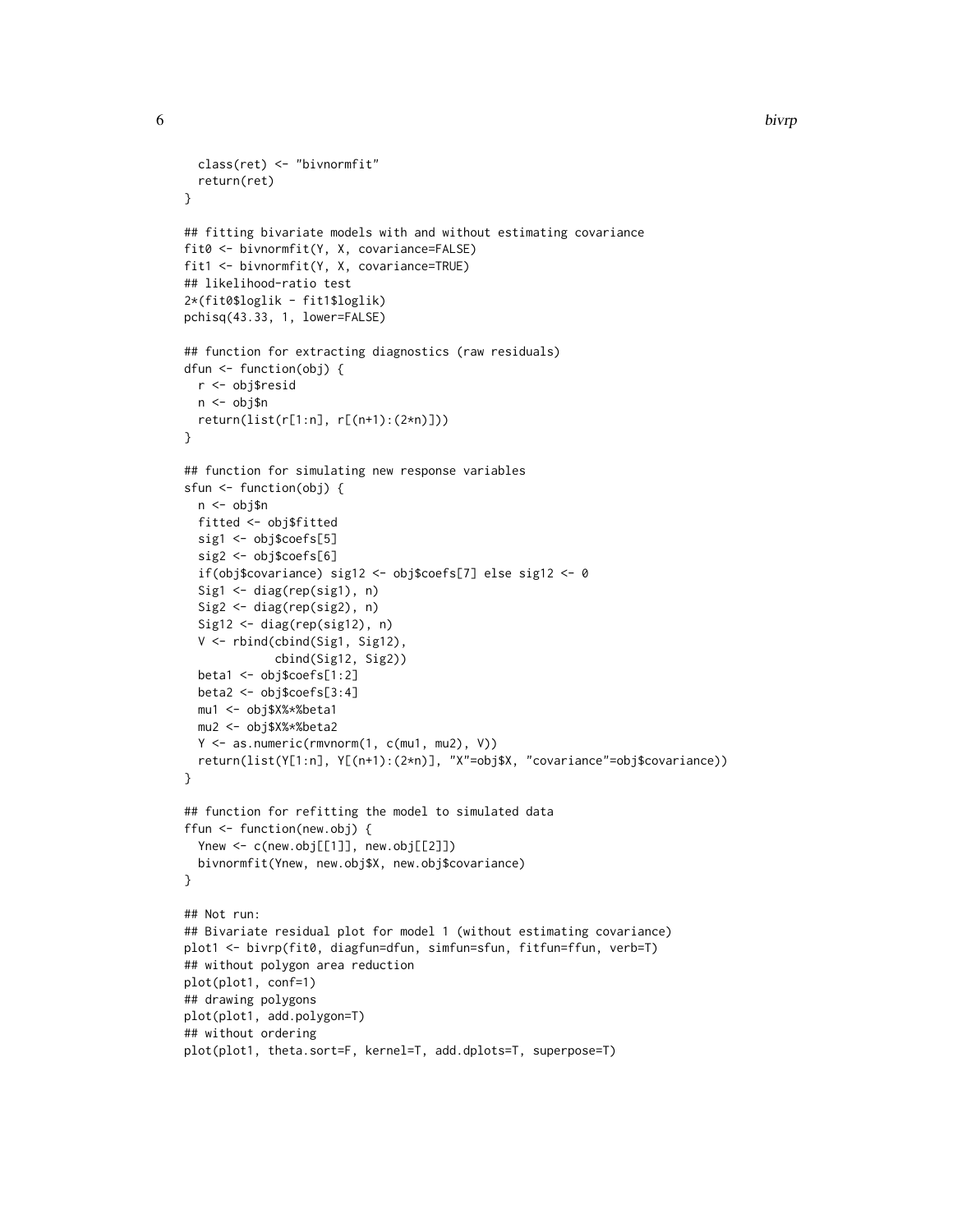# <span id="page-6-0"></span>bivrp-internal 7

```
## Bivariate residual plot for model 2 (estimating covariance)
plot2 <- bivrp(fit1, diagfun=dfun, simfun=sfun, fitfun=ffun, verb=T)
## without polygon area reduction
plot(plot2, conf=1)
## drawing polygons
plot(plot2, add.polygon=T, conf=1)
## without ordering
plot(plot2, theta.sort=F, kernel=T, add.dplots=T, superpose=T)
## End(Not run)
```
bivrp-internal *Internal functions to prepare* bivrp *objects*

### Description

Internal functions used to prepare bivrp objects for plotting

#### Author(s)

Rafael A. Moral <rafael\_moral@yahoo.com.br>, John Hinde and Clarice G. B. Demétrio

<span id="page-6-1"></span>is.point.inside *Determine if point is inside or outside a simple polygon area*

#### Description

Returns whether a point is inside or outside the convex polygon formed with the coordinates in a data frame or matrix

#### Usage

```
is.point.inside(point, polyg)
```
#### Arguments

| point | vector of two values for a point in the Cartesian plane              |
|-------|----------------------------------------------------------------------|
| polyg | data frame or matrix with the coordinates forming the convex polygon |

### Details

The algorithm used here draws a ray from the point and counts the number of intersections made with the polygon. If the number of intersections is only one, then this means the point is inside the convex polygon.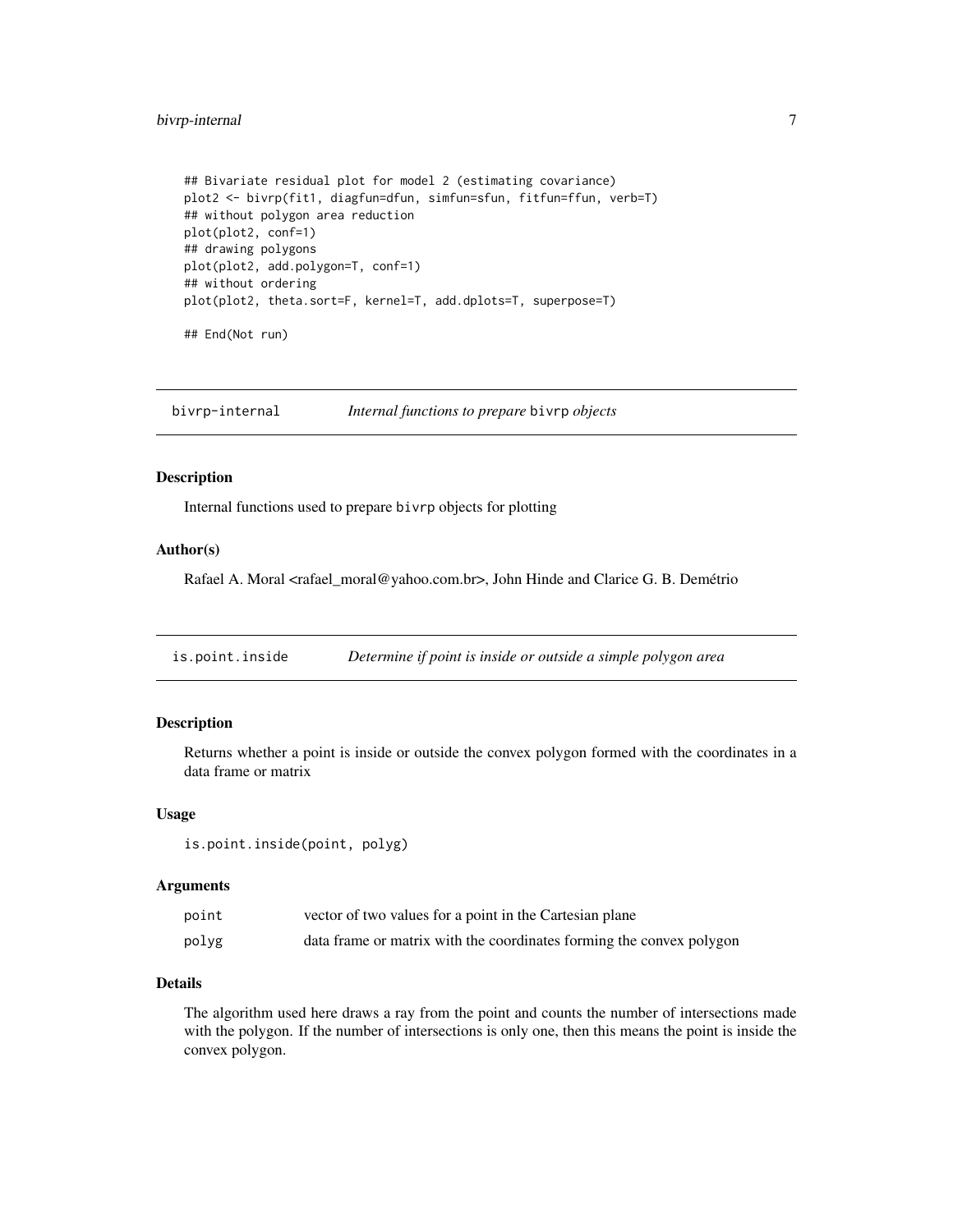# <span id="page-7-0"></span>Value

This function returns TRUE, if the point is inside and FALSE, otherwise.

#### Author(s)

Rafael A. Moral <rafael\_moral@yahoo.com.br>, John Hinde and Clarice G. B. Demétrio

#### Examples

```
my.polygon \leq data.frame(c(1, 2, 3, 4, 3),
                           c(1, 0, .5, 3, 4)points.to.test <- list(c(\emptyset, \emptyset), c(2.5, 1), c(3.5, 4))
unlist(lapply(points.to.test, is.point.inside, my.polygon))
```
plot.bivrp *Plot Method for bivrp Objects*

#### Description

Plots the bivariate residual plot with simulation polygons from a bivrp object

#### Usage

```
## S3 method for class 'bivrp'
plot(x, kernel, superpose.points, chp, add.dplots,
          theta.sort, add.polygon, reduce.polygon, one.dim, pch = 16, cex = 0.8,
           conf, xlab, ylab, main, ...)
```
# Arguments

| $\mathsf{x}$     | object of class bivrp                                                                                                                                     |
|------------------|-----------------------------------------------------------------------------------------------------------------------------------------------------------|
| kernel           | logical. If TRUE, instead of using polygons for each point, computes 2d kernels<br>and plots the contours                                                 |
| superpose.points |                                                                                                                                                           |
|                  | only used if kernel or chp is TRUE. Logical argument, if TRUE, plots all simu-<br>lated bivariate diagnostics                                             |
| chp              | logical. If TRUE, instead of using polygons for each point, performs convex hull<br>peeling over all simulated points                                     |
| add.dplots       | logical. If TRUE, adds the marginal density plots                                                                                                         |
| theta.sort       | logical. If TRUE, produces a simulated polygon for each point                                                                                             |
| add.polygon      | logical. If TRUE, plots the simulated polygons as well                                                                                                    |
| reduce.polygon   | logical. If TRUE, reduces the polygon area using the algorithm in get. k and<br>get.newpolygon. If FALSE, performs convex hull peeling to reduce the area |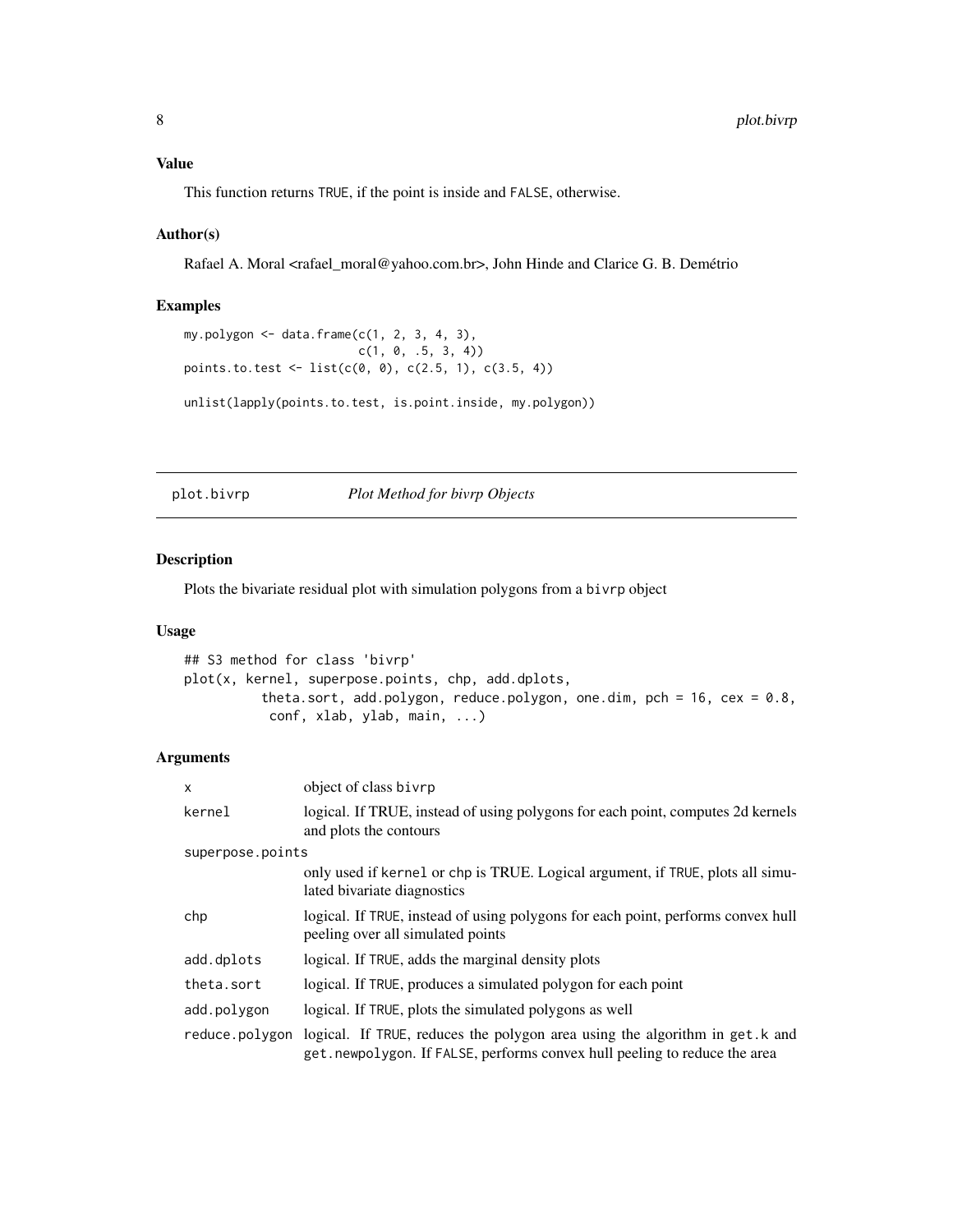# <span id="page-8-0"></span>polygon-operations 9

| one.dim | logical. If TRUE, plots only the marginal density plots     |
|---------|-------------------------------------------------------------|
| pch     | argument passed to par                                      |
| cex     | argument passed to par                                      |
| conf    | confidence level of the simulated polygons. Default is 0.95 |
| xlab    | argument passed to par                                      |
| ylab    | argument passed to par                                      |
| main    | argument passed to par                                      |
|         | further arguments passed to par                             |

#### Author(s)

Rafael A. Moral <rafael\_moral@yahoo.com.br>, John Hinde and Clarice G. B. Demétrio

polygon-operations *Polygon operations*

# Description

Convex polygon operations - determination of area, centre of mass, and area reduction

# Usage

```
polygon.area(P)
get.k(P, conf)
get.newpolygon(k, P)
```
# Arguments

| P    | 2-column matrix or data. Frame with the coordinates of the vertices of the<br>convex polygon                                         |
|------|--------------------------------------------------------------------------------------------------------------------------------------|
| conf | proportion of the area of polygon P                                                                                                  |
| -k   | distance from the centre of mass to the vertices to be reduced so that new poly-<br>gon has proportion conf of the area of polygon P |

### Author(s)

Rafael A. Moral <rafael\_moral@yahoo.com.br>, John Hinde and Clarice G. B. Demétrio

### See Also

[is.point.inside](#page-6-1) [polygon](#page-0-0)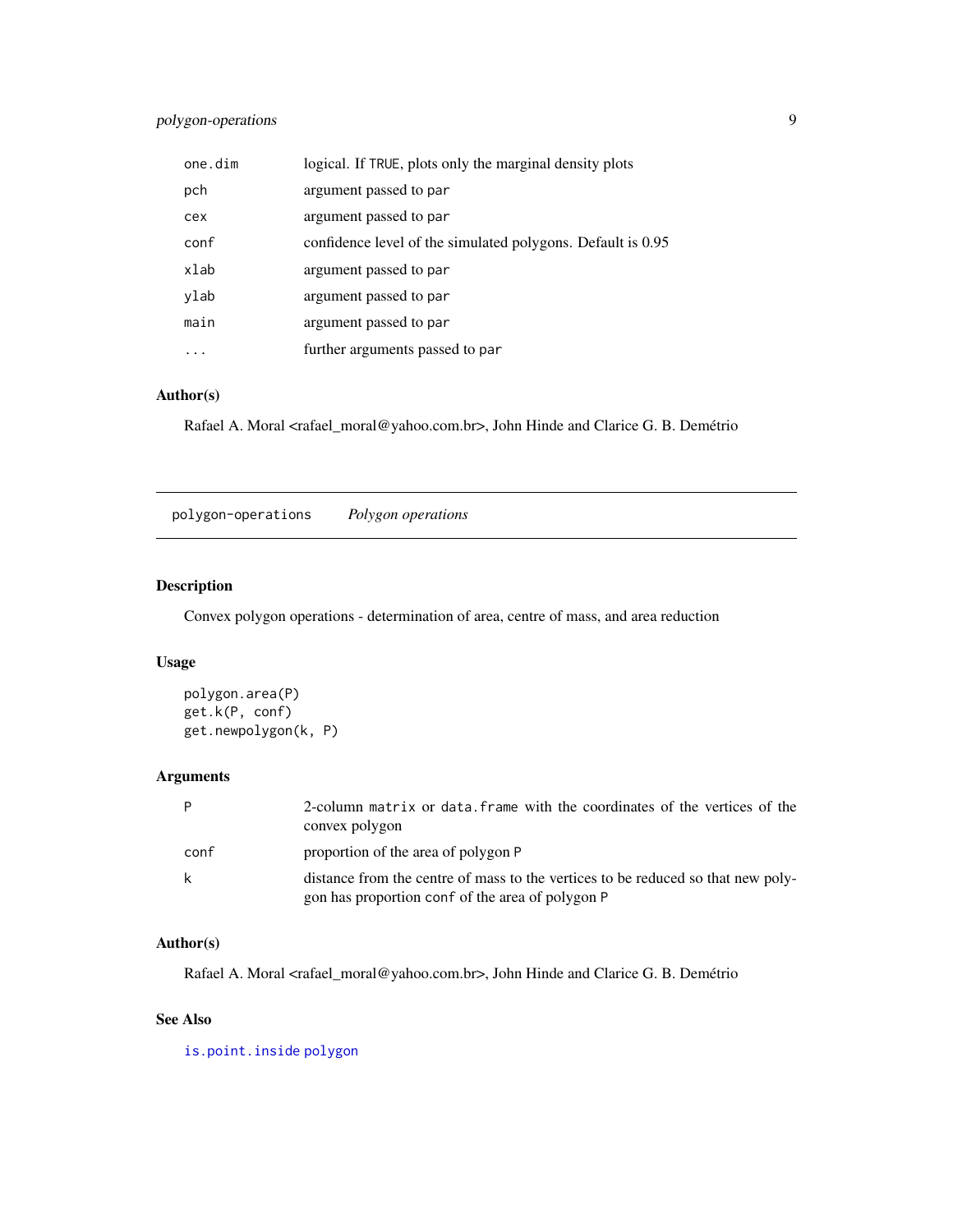# Examples

```
oldPolygon <- data.frame(x=c(2,1,3,4.5,5), y=c(1,3,5,4.5,2))
# area
polygon.area(oldPolygon)$area
# centre of mass
polygon.area(oldPolygon)$centre
# get a new polygon with 50% of the area of the old one
k <- get.k(P=oldPolygon, conf=0.5)
newPolygon <- get.newpolygon(k=k, P=oldPolygon)
polygon.area(newPolygon)$area/polygon.area(oldPolygon)$area
# illustration with conf=0.4
plot(oldPolygon, xlim=c(0,6), ylim=c(0,6), main="(a)", pch=16)
polygon(oldPolygon, lwd=2, col="#00000033")
text(oldPolygon, c(expression(P[1]), expression(P[2]),
                  expression(P[3]), expression(P[4]),
                  expression(P[5])), pos=c(1,2,3,4,4), cex=2)polygon(newPolygon, border=4, lwd=2, col="#52A3E199")
points(newPolygon, pch=16, col=4)
text(newPolygon, c(expression(paste(P[1],minute)), expression(paste(P[2],minute)),
           expression(paste(P[3],minute)), expression(paste(P[4],minute)),
           expression(paste(P[5], minute)), pos=c(1,3,2,4,4), col=4, cex=2)C <- polygon.area(oldPolygon)$centre
text(C[1], C[2], "C", pos=4, cex=2)
for(i in 1:5) lines(c(C[1], oldPolygon[i,1]),
                   c(C[2], oldPolygon[i,2]), lty=2, lwd=2, type="b")
```